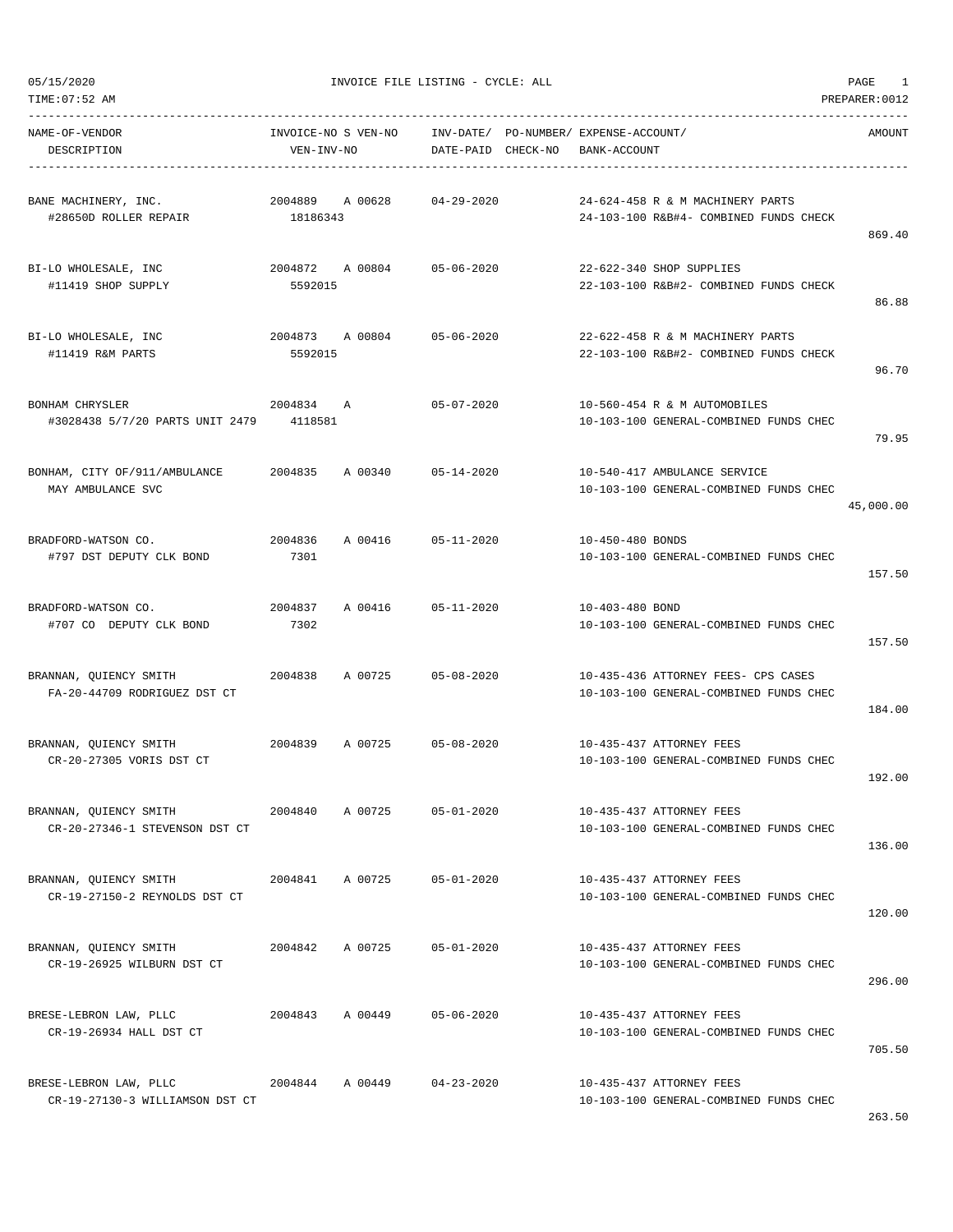| NAME-OF-VENDOR<br>DESCRIPTION                                              | INVOICE-NO S VEN-NO<br>VEN-INV-NO |                                                     | DATE-PAID CHECK-NO | INV-DATE/ PO-NUMBER/ EXPENSE-ACCOUNT/<br>BANK-ACCOUNT                          | AMOUNT   |
|----------------------------------------------------------------------------|-----------------------------------|-----------------------------------------------------|--------------------|--------------------------------------------------------------------------------|----------|
| BRESE-LEBRON LAW, PLLC<br>CR-20-27345 PEAL DST CT                          | 2004845                           | A 00449                                             | $04 - 23 - 2020$   | 10-435-437 ATTORNEY FEES<br>10-103-100 GENERAL-COMBINED FUNDS CHEC             | 221.00   |
| CIRCLE STAR QUICK LUBE & TIRE<br>5/4/20 2018 CHEV UNIT 1941                |                                   | 2004846 A 00610 05-05-2020<br>11-0164811 / CREDIT 1 |                    | 10-560-454 R & M AUTOMOBILES<br>10-103-100 GENERAL-COMBINED FUNDS CHEC         | 86.51    |
| CUNNINGHAM STEEL, INC<br>#FANNINCOUN<br>R&M PARTS                          |                                   | 2004890 A 00294 04-20-2020                          |                    | 24-624-458 R & M MACHINERY PARTS<br>24-103-100 R&B#4- COMBINED FUNDS CHECK     | 56.86    |
| DAILEY, JEFFREY<br>CR-15-25605 GREENE DST CT                               | 2004847                           | A 00548 04-20-2020                                  |                    | 10-435-437 ATTORNEY FEES<br>10-103-100 GENERAL-COMBINED FUNDS CHEC             | 475.00   |
| DM TRUCKING, LLC<br>5/5/20 ROCK & GRAVEL                                   | 2004884<br>2019                   | A 00096                                             | 05-05-2020         | 24-624-341 R & B MAT. ROCK & GRAVEL<br>24-103-100 R&B#4- COMBINED FUNDS CHECK  | 2,698.71 |
| EVANS, MICHAEL S.<br>MH-2020-2796 DB CO CT                                 |                                   | 2004848 A 00438 05-12-2020                          |                    | 10-425-424 CO.CT. ATTORNEY FEES<br>10-103-100 GENERAL-COMBINED FUNDS CHEC      | 720.00   |
| FANNIN COUNTY ELEC. CO-OP, INC 2004877 A 00335<br>#10115200 PCT 3 ELECTRIC |                                   |                                                     | 05-08-2020         | 23-623-440 UTILITY ELECTRICITY<br>23-103-100 R&B#3-COMBINED FUNDS CHECKI       | 184.22   |
| FANNIN COUNTY SHERIFF FORFEITURE<br>5/13/20 PRISONER TRANSPORT MEALS       | 2004849                           | A                                                   | $05 - 13 - 2020$   | 10-560-428 PRISONER TRANSPORT<br>10-103-100 GENERAL-COMBINED FUNDS CHEC        | 68.00    |
| FIRST UNITED METHODIST CHURCH 2004850<br>5/12/20 APRIL 200 W 8TH ELECTRIC  | 43                                | A 00215                                             | 05-12-2020         | 10-518-440 UTILITIES ELECTRICITY<br>10-103-100 GENERAL-COMBINED FUNDS CHEC     | 98.70    |
| FIRST UNITED METHODIST CHURCH<br>5/12/20 APRIL 200 W 8TH GAS               | 2004851<br>43                     | A 00215                                             | $05 - 12 - 2020$   | 10-518-441 UTILITIES GAS<br>10-103-100 GENERAL-COMBINED FUNDS CHEC             | 83.06    |
| FIRST UNITED METHODIST CHURCH<br>5/12/20 APRIL 200 W 8TH WATER/SEWER 43    | 2004852                           | A 00215                                             | $05 - 12 - 2020$   | 10-518-442 UTILITIES WATER<br>10-103-100 GENERAL-COMBINED FUNDS CHEC           | 105.56   |
| FIRST UNITED METHODIST CHURCH<br>5/12/20 APRIL 200 W 8TH TRASH             | 2004853<br>43                     | A 00215                                             | 05-12-2020         | 10-518-443 TRASH PICKUP SERVICE<br>10-103-100 GENERAL-COMBINED FUNDS CHEC      | 65.43    |
| FROELICH, DR. JAMES E.<br>4/21-5/20/20 HEALTH OFFICER                      | 2004854                           | A 00074                                             | $05 - 13 - 2020$   | 10-641-102 SALARY APPOINTED OFFICIAL<br>10-103-100 GENERAL-COMBINED FUNDS CHEC | 200.00   |
| FRONTIER<br>5/14/20 DAMAGE SETTLEMENT                                      | 2004888 A<br>1427525              |                                                     | $05 - 14 - 2020$   | 22-622-400 LEGAL FEES<br>22-103-100 R&B#2- COMBINED FUNDS CHECK                |          |

588.02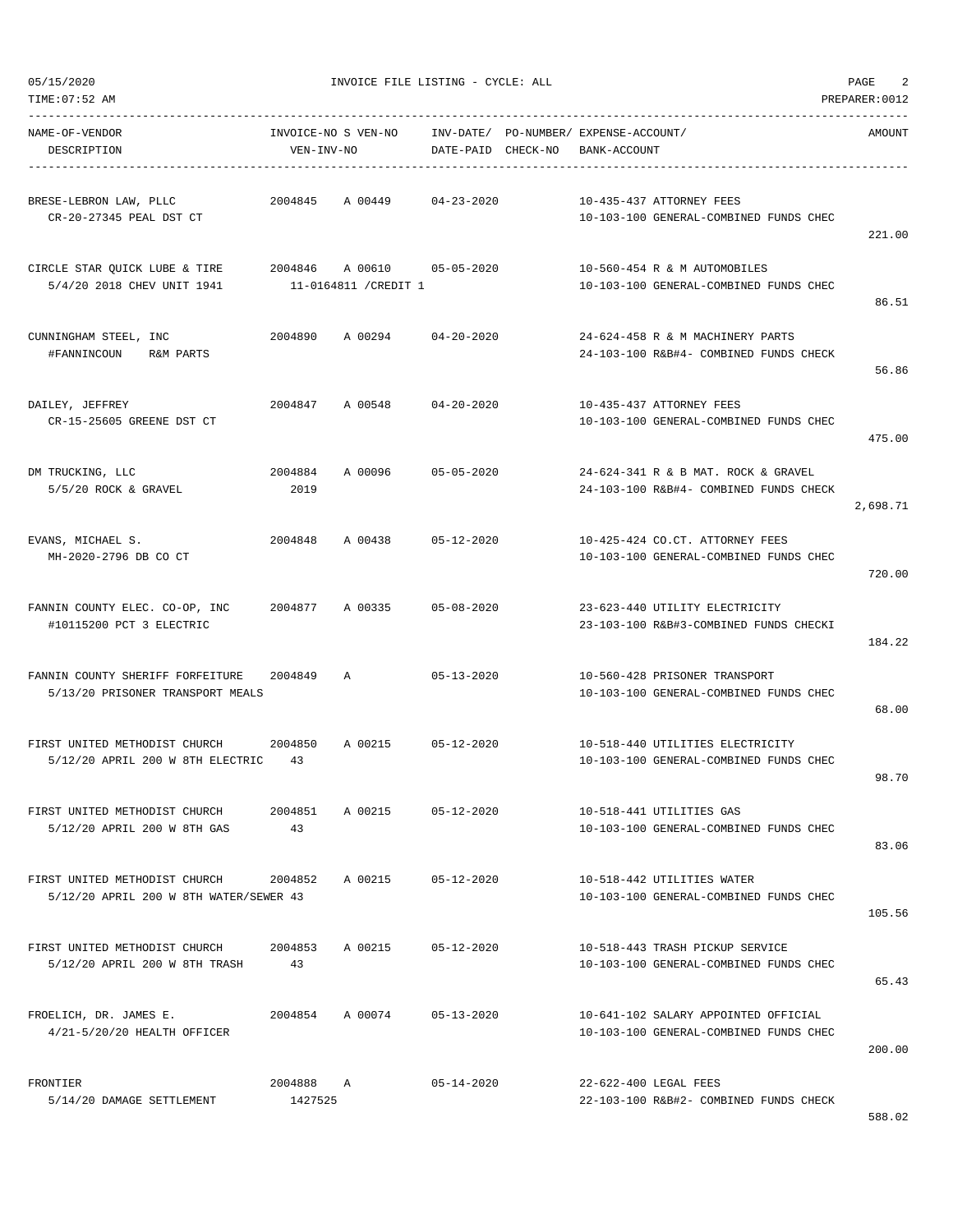| TIME:07:52 AM                                                                          |                                   |                            |                  |                                                                                | PREPARER: 0012 |
|----------------------------------------------------------------------------------------|-----------------------------------|----------------------------|------------------|--------------------------------------------------------------------------------|----------------|
| NAME-OF-VENDOR<br>DESCRIPTION                                                          | INVOICE-NO S VEN-NO<br>VEN-INV-NO |                            |                  | INV-DATE/ PO-NUMBER/ EXPENSE-ACCOUNT/<br>DATE-PAID CHECK-NO BANK-ACCOUNT       | AMOUNT         |
| HOLLAND, JORDAN PLLC<br>CR-20-27332-1 CLECKER DST CT                                   | 2004855                           | A 00010 04-16-2020         |                  | 10-435-437 ATTORNEY FEES<br>10-103-100 GENERAL-COMBINED FUNDS CHEC             | 420.75         |
| HOLLAND, JORDAN PLLC<br>CR-20-27308 WOODS DST CT                                       | 2004856                           | A 00010 04-16-2020         |                  | 10-435-437 ATTORNEY FEES<br>10-103-100 GENERAL-COMBINED FUNDS CHEC             | 552.50         |
| JN WRECKER<br>4/20/20 PCT 2 TOWING                                                     | 20-05626                          | 2004874 A 00040            | 04-20-2020       | 22-622-458 R & M MACHINERY PARTS<br>22-103-100 R&B#2- COMBINED FUNDS CHECK     | 750.00         |
| JN WRECKER<br>5/11/20 1998 MACK PCT 3 TOWING                                           | 20-05690                          | 2004878 A 00040 05-11-2020 |                  | 23-623-458 R & M MACHINERY PARTS<br>23-103-100 R&B#3-COMBINED FUNDS CHECKI     | 275.00         |
| #1284057 COPIER 108 E SAM RAYBURN 67994147                                             |                                   |                            |                  | 10-510-315 COPIER RENTAL<br>10-103-100 GENERAL-COMBINED FUNDS CHEC             | 114.68         |
| MAGNEGAS WELDING SUPPLY - SOUTH, LL 2004879     A 00446<br>#FANNI APRIL CYLINDER LEASE | R1357995                          |                            | 04-30-2020       | 23-623-343 R & B MAT. HARDWRE & LUMB<br>23-103-100 R&B#3-COMBINED FUNDS CHECKI | 15.00          |
| MCCRAW MATERIALS<br>$5/8/20$ ROCK & GRAVEL                                             | 2004880<br>27299                  | A 00095                    | 05-08-2020       | 23-623-341 R & B MAT. ROCK & GRAVEL<br>23-103-100 R&B#3-COMBINED FUNDS CHECKI  | 21,069.10      |
| MEADE NORMAN INS. AGENCY, INC. 2004858<br>#MCWIDA1 NOTARY BOND-MCWILLIAMS 34652        |                                   | A 00102 05-05-2020         |                  | 10-455-480 BOND<br>10-103-100 GENERAL-COMBINED FUNDS CHEC                      | 91.00          |
| MORA JR., GILBERTO<br>5/14/20 BOX CULVERT                                              | 2004891<br>546200                 | A 00552 05-14-2020         |                  | 24-624-343 R & B MAT. HARDWRE & LUMB<br>24-103-100 R&B#4- COMBINED FUNDS CHECK | 4,850.00       |
| PERKINS, J. DANIEL<br>FA-19-44277 OBER DST CT                                          | 2004859                           | A 00589                    | $05 - 07 - 2020$ | 10-435-436 ATTORNEY FEES- CPS CASES<br>10-103-100 GENERAL-COMBINED FUNDS CHEC  | 238.00         |
| PERKINS, J. DANIEL<br>FA-20-44692 SMITH DST CT                                         | 2004860                           | A 00589                    | 04-30-2020       | 10-435-436 ATTORNEY FEES- CPS CASES<br>10-103-100 GENERAL-COMBINED FUNDS CHEC  | 603.50         |
| PERKINS, J. DANIEL<br>FA-19-44046 SCOTT DST CT                                         | 2004887                           | A 00589                    | $05 - 08 - 2020$ | 10-435-436 ATTORNEY FEES- CPS CASES<br>10-103-100 GENERAL-COMBINED FUNDS CHEC  | 901.00         |
| RDO EQUIPMENT CO<br>#7451002 TRACTOR 5101E REPAIR W7174524                             | 2004881 A 00353                   |                            | $05 - 12 - 2020$ | 23-623-458 R & M MACHINERY PARTS<br>23-103-100 R&B#3-COMBINED FUNDS CHECKI     | 1,876.98       |
| RICHARD DRAKE CONSTRUCTION CO. L.P. 2004885 A 00756<br>#F006 COLD MIX                  | 176601                            |                            | $05 - 07 - 2020$ | 24-624-344 R & B MAT. ASPHALT/RD OIL<br>24-103-100 R&B#4- COMBINED FUNDS CHECK |                |

1,658.35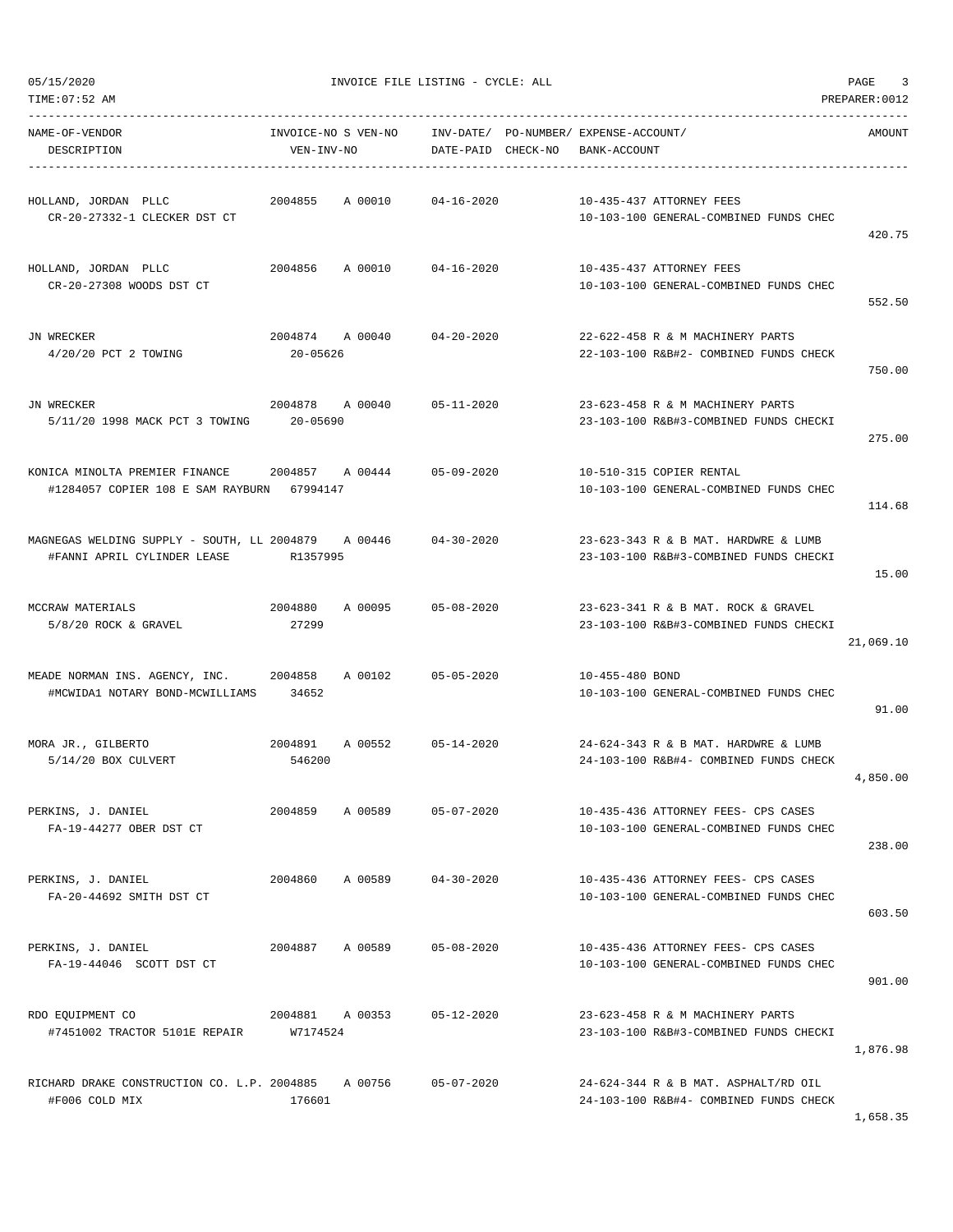| NAME-OF-VENDOR<br>DESCRIPTION                                            | INVOICE-NO S VEN-NO<br>VEN-INV-NO |         | DATE-PAID CHECK-NO | INV-DATE/ PO-NUMBER/ EXPENSE-ACCOUNT/<br>BANK-ACCOUNT |                                                                               | AMOUNT     |
|--------------------------------------------------------------------------|-----------------------------------|---------|--------------------|-------------------------------------------------------|-------------------------------------------------------------------------------|------------|
| ROMCO EOUIPMENT CO.<br>#29001 GRADER BLADES                              | 2004875<br>101116459              | A 00269 | $04 - 23 - 2020$   |                                                       | 22-622-458 R & M MACHINERY PARTS<br>22-103-100 R&B#2- COMBINED FUNDS CHECK    | 1,060.60   |
| TEXAS ASSOCIATION OF COUNTIES<br>#PR-0740-20200701-1 PROPERTY INS.       | 2004861<br>28993                  | A 00202 | $05 - 06 - 2020$   |                                                       | 10-510-482 FIRE INSURANCE<br>10-103-100 GENERAL-COMBINED FUNDS CHEC           | 23, 239.00 |
| TEXAS ASSOCIATION OF COUNTIES<br>#PR-0740-20200701-1 PROPERTY INS. 28993 | 2004862                           | A 00202 | $05 - 06 - 2020$   |                                                       | 10-511-482 FIRE INSURANCE<br>10-103-100 GENERAL-COMBINED FUNDS CHEC           | 803.00     |
| TEXAS ASSOCIATION OF COUNTIES<br>#PR-0740-20200701-1 PROPERTY INS. 28993 | 2004863                           | A 00202 | $05 - 06 - 2020$   |                                                       | 10-512-482 FIRE INSURANCE<br>10-103-100 GENERAL-COMBINED FUNDS CHEC           | 1,115.00   |
| TEXAS ASSOCIATION OF COUNTIES<br>#PR-0740-20200701-1 PROPERTY INS. 28993 | 2004864                           | A 00202 | $05 - 06 - 2020$   |                                                       | 10-513-482 FIRE INSURANCE<br>10-103-100 GENERAL-COMBINED FUNDS CHEC           | 2,040.00   |
| TEXAS ASSOCIATION OF COUNTIES<br>#PR-0740-20200701-1 PROPERTY INS. 28993 | 2004865                           | A 00202 | $05 - 06 - 2020$   |                                                       | 10-515-482 FIRE INSURANCE<br>10-103-100 GENERAL-COMBINED FUNDS CHEC           | 1,515.00   |
| TEXAS ASSOCIATION OF COUNTIES<br>#PR-0740-20200701-1 PROPERTY INS.       | 2004866<br>28993                  | A 00202 | $05 - 06 - 2020$   |                                                       | 10-516-482 FIRE INSURANCE<br>10-103-100 GENERAL-COMBINED FUNDS CHEC           | 821.00     |
| TEXAS ASSOCIATION OF COUNTIES<br>#PR-0740-20200701-1 PROPERTY INS.       | 2004867<br>28993                  | A 00202 | $05 - 06 - 2020$   |                                                       | 10-640-482 FIRE INSURANCE<br>10-103-100 GENERAL-COMBINED FUNDS CHEC           | 1,967.00   |
| TEXAS ASSOCIATION OF COUNTIES<br>#PR-0740-20200701-1 PROPERTY INS. 28993 | 2004868                           |         | A 00202 05-06-2020 |                                                       | 10-560-482 FIRE INSURANCE<br>10-103-100 GENERAL-COMBINED FUNDS CHEC           | 277.00     |
| TEXAS ASSOCIATION OF COUNTIES<br>#PR-0740-20200701-1 PROPERTY INS. 28993 | 2004871                           | A 00202 | $05 - 06 - 2020$   | 21-621-482 INSURANCE                                  | 21-103-100 R&B#1-COMBINED FUNDS CHECKI                                        | 1,532.00   |
| TEXAS ASSOCIATION OF COUNTIES<br>#PR-0740-20200701-1 PROPERTY INS. 28993 | 2004876                           | A 00202 | $05 - 06 - 2020$   | 22-622-482 INSURANCE                                  | 22-103-100 R&B#2- COMBINED FUNDS CHECK                                        | 2,177.00   |
| TEXAS ASSOCIATION OF COUNTIES<br>#PR-0740-20200701-1 PROPERTY INS. 28993 | 2004882                           | A 00202 | $05 - 06 - 2020$   | 23-623-482 INSURANCE                                  | 23-103-100 R&B#3-COMBINED FUNDS CHECKI                                        | 3,469.00   |
| TEXAS ASSOCIATION OF COUNTIES<br>#PR-0740-20200701-1 PROPERTY INS. 28993 | 2004886                           | A 00202 | $05 - 06 - 2020$   | 24-624-482 INSURANCE                                  | 24-103-100 R&B#4- COMBINED FUNDS CHECK                                        | 2,153.00   |
| TEXHOMA LIMESTONE, INC.<br>5/6/20 ROCK & GRAVEL-HAULING                  | 2004883<br>7899                   | A 00265 | $05 - 06 - 2020$   |                                                       | 23-623-341 R & B MAT. ROCK & GRAVEL<br>23-103-100 R&B#3-COMBINED FUNDS CHECKI |            |

1,970.63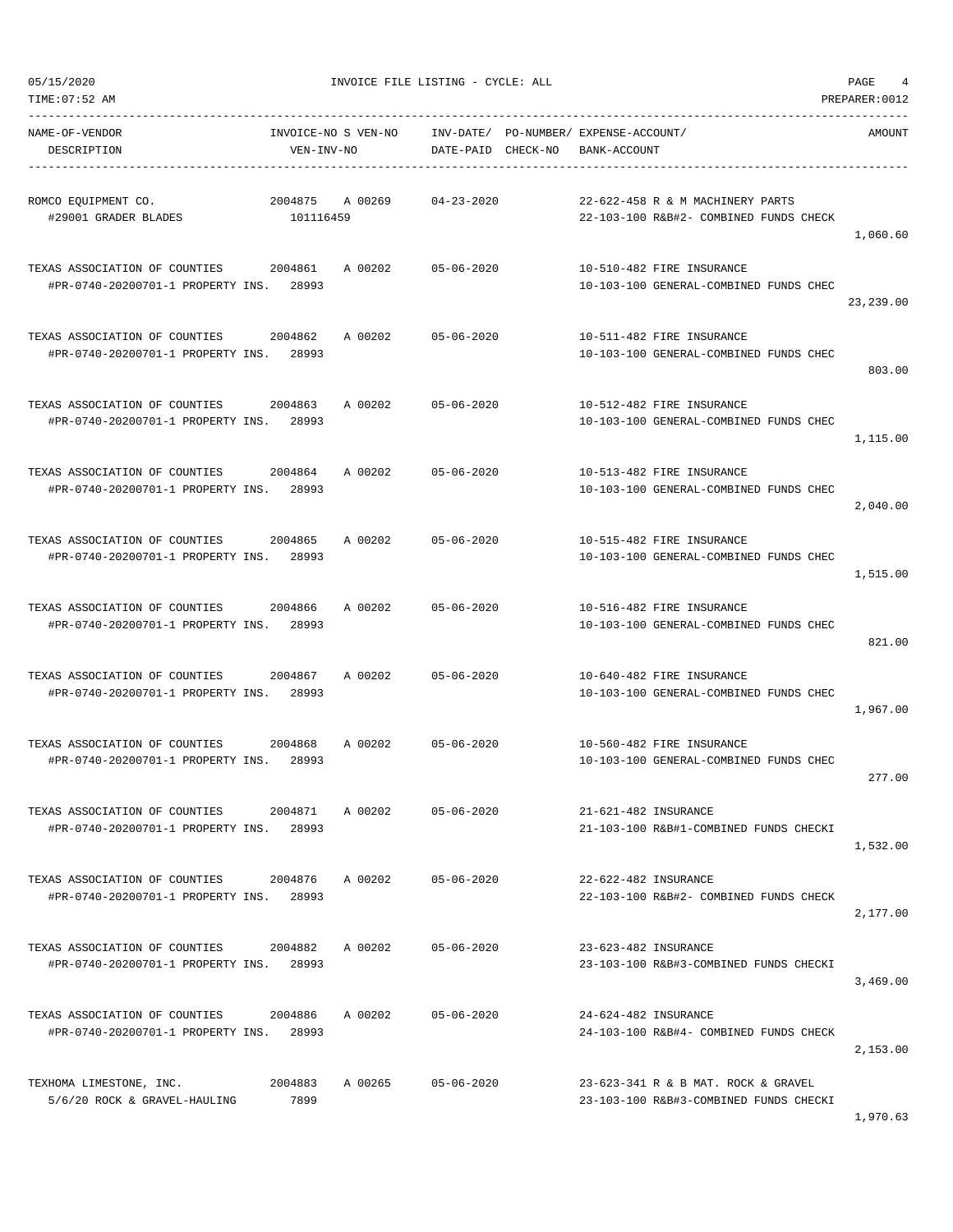| 05/15/2020<br>TIME: 07:52 AM                                    | INVOICE FILE LISTING - CYCLE: ALL | PAGE<br>PREPARER: 0012             | 5                                                                                       |  |
|-----------------------------------------------------------------|-----------------------------------|------------------------------------|-----------------------------------------------------------------------------------------|--|
| NAME-OF-VENDOR<br>DESCRIPTION                                   | INVOICE-NO S VEN-NO<br>VEN-INV-NO | INV-DATE/<br>CHECK-NO<br>DATE-PAID | PO-NUMBER/ EXPENSE-ACCOUNT/<br>AMOUNT<br>BANK-ACCOUNT                                   |  |
| THOMSON REUTERS - WEST PAYMENT CTR<br>#1003935865 APRIL ONLINE  | 2004869<br>A 00180<br>842302824   | $0.5 - 0.1 - 2.0.20$               | 10-475-421 INTERNET/ONLINE LEGAL RE<br>10-103-100 GENERAL-COMBINED FUNDS CHEC<br>354.64 |  |
| WOODSON, MARY ANN<br>CSR, RPR<br>5/12/20 CR-19-27079 TRANSCRIPT | 2004870<br>A 00486                | $0.5 - 1.2 - 2.0.20$               | 10-435-438 COURT REPORTER EXPENSE<br>10-103-100 GENERAL-COMBINED FUNDS CHEC<br>82.50    |  |